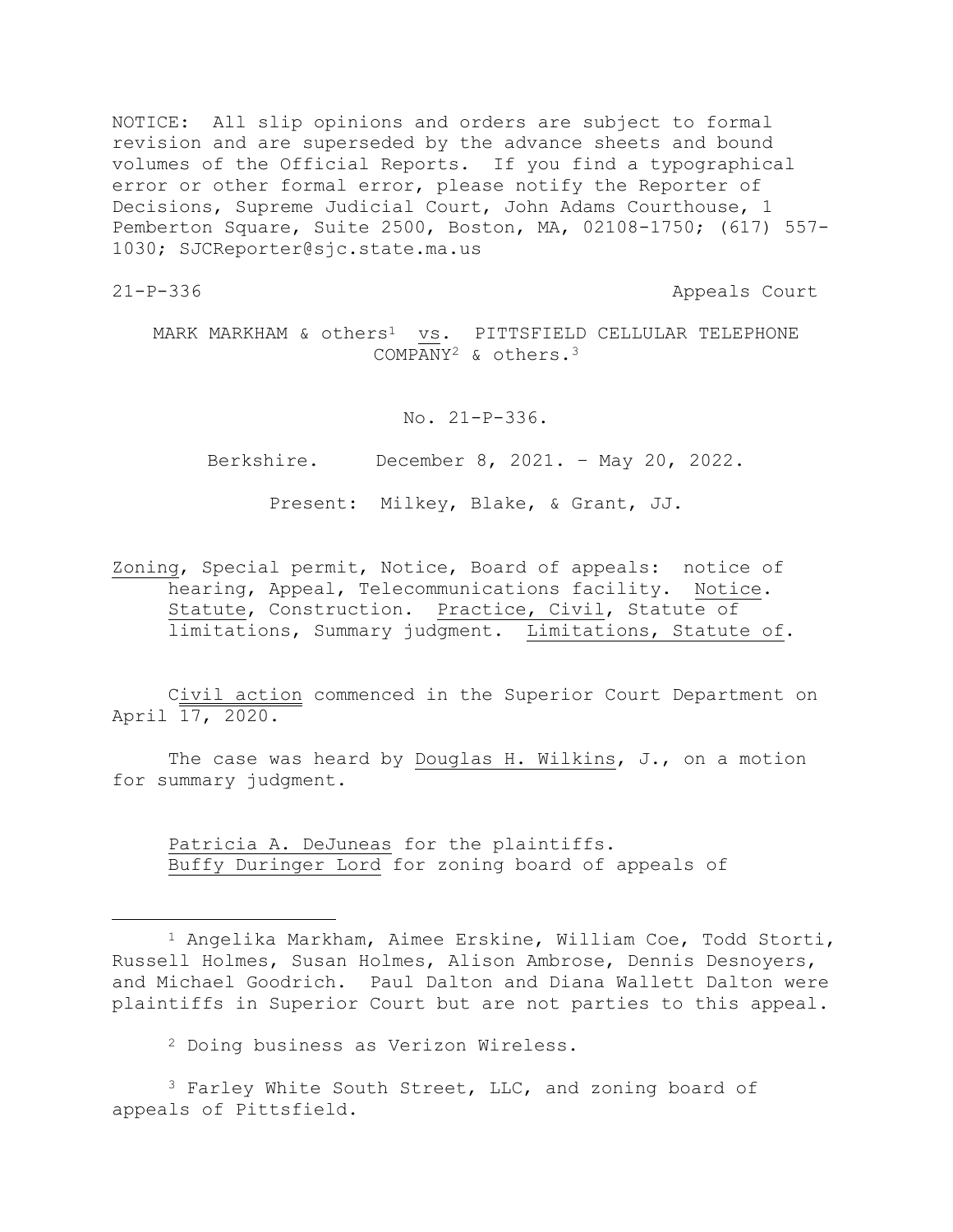Pittsfield.

Mark J. Esposito for Pittsfield Cellular Telephone Company. Michael Pill for Tricia Farley-Bouvier & others, amici curiae, submitted a brief.

GRANT, J. The city of Pittsfield (city) was required by G. L. c. 40A, § 11, to notify the plaintiffs of a public hearing on an application for a special permit in three ways: by mailing a copy of the notice to each plaintiff, by posting it in the city hall, and by publishing it in a newspaper. The question before us is whether, where the city failed to give notice by the first of those three methods, the ninety-day limitation period in G. L. c. 40A, § 17, should be tolled until the plaintiffs received actual notice. That question was left unanswered in Allegaert v. Harbor View Hotel Owner LLC, 100 Mass. App. Ct. 483, 488 n.8 (2021). We conclude that, because the city did provide notice by the latter two of the three methods, there was not "a complete failure of notice of a public hearing" (quotation and citation omitted), id., and the ninetyday limitation period was not tolled. Accordingly, we affirm the summary judgment for the defendants.

Background. On September 22, 2017, defendant Pittsfield Cellular Telephone Company, doing business as Verizon Wireless (Verizon), filed its application for a special permit to construct a cell tower at 877 South Street. The city's zoning board of appeals (board) scheduled a public hearing for November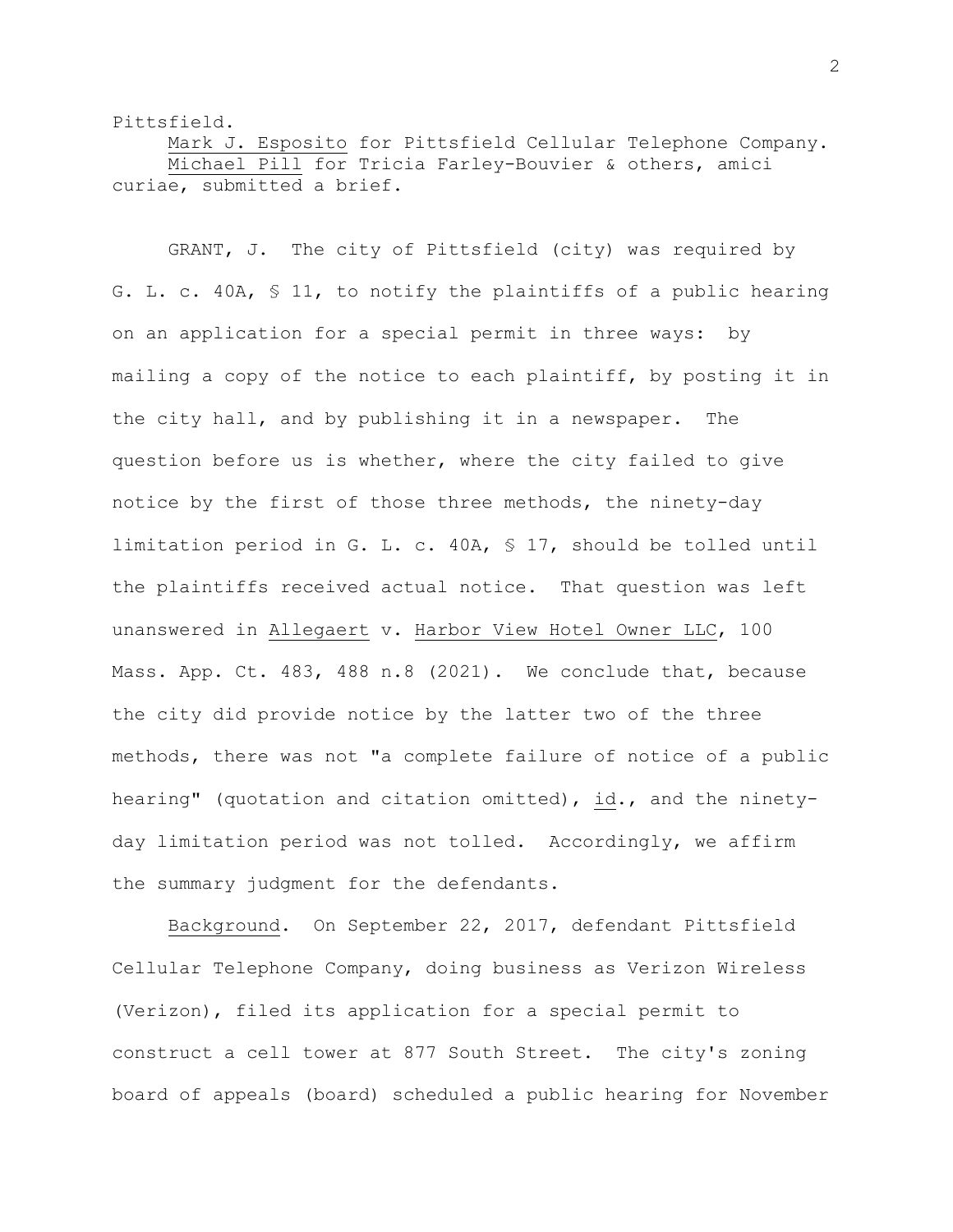15, 2017. See G. L. c. 40A, § 9. As required by G. L. c. 40A, § 11, the board posted notice of the hearing at city hall and published the notice in the Berkshire Eagle newspaper on November 1 and 8, 2017.<sup>4</sup> The city generated a list of names and addresses of abutters, including the plaintiffs.<sup>5</sup> According to the city's permitting coordinator, on or about October 30, 2017, he mailed notice of the hearing to each abutter on that list.<sup>6</sup> At the hearing, the board voted to grant the special permit, and its decision was filed with the city clerk on November 29, 2017.<sup>7</sup>

Construction on the special permit was delayed for more than two years. On or about March 18, 2020, the plaintiffs first learned of the special permit when they saw construction vehicles driving through their neighborhood to the cell tower site. Within a month, on April 17, 2020, the plaintiffs filed

<sup>6</sup> In response, two envelopes addressed to abutters other than the plaintiffs were returned as "undeliverable." An abutter other than the plaintiffs exchanged e-mails with the permitting coordinator about the details of the project and attended the hearing.

<sup>7</sup> According to the city's permitting coordinator, after the hearing he also mailed notice of the board's decision granting the special permit to each abutter, including the plaintiffs. See G. L. c. 40A, § 15.

<sup>4</sup> Although not required to do so by G. L. c. 40A, the city also posted notice of the hearing on its website.

<sup>5</sup> The plaintiffs are either direct abutters or abutters to abutters within 300 feet of the cell tower site, and so they were entitled under G. L. c. 40A, § 11, to receive notice by mail.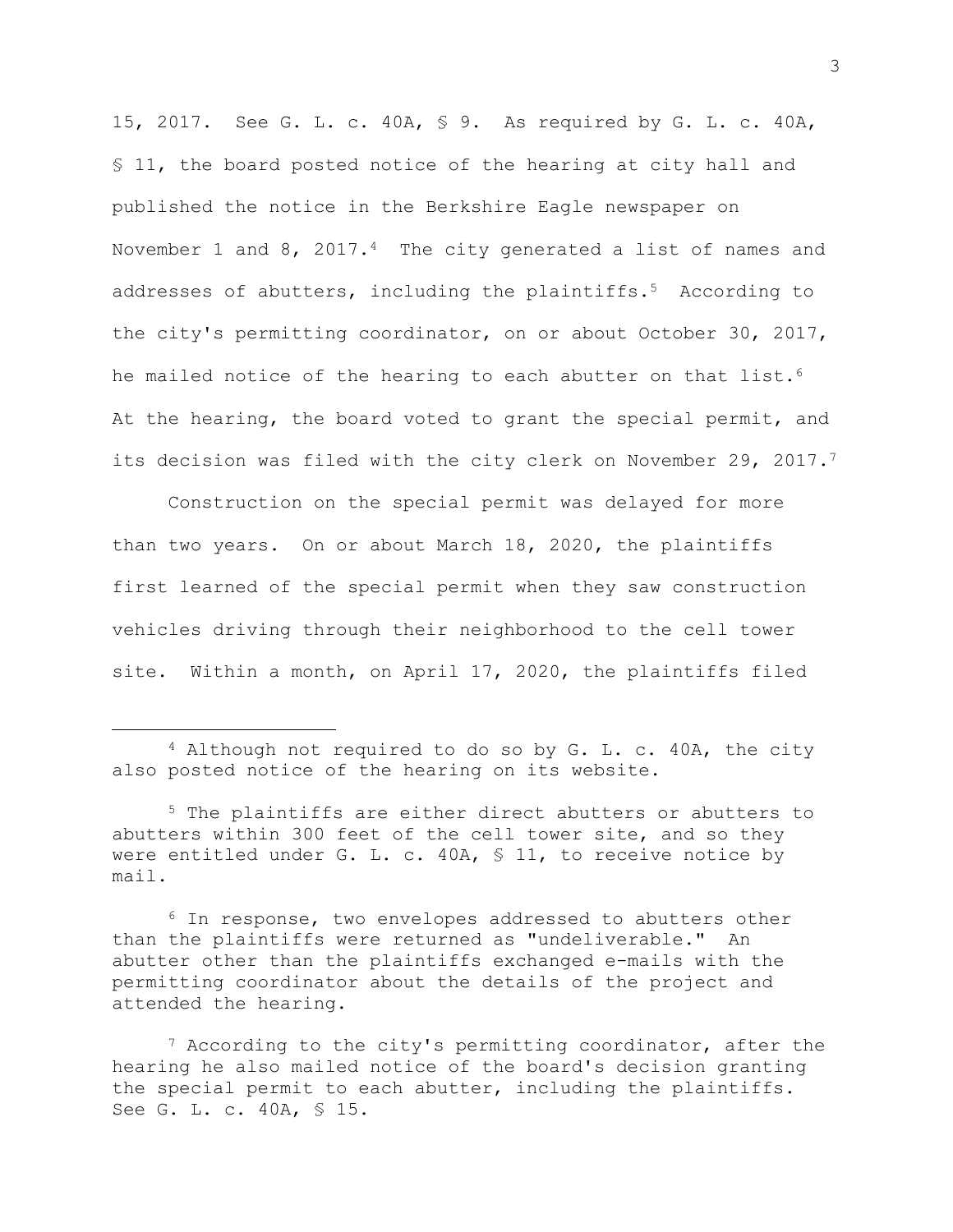their complaint seeking relief pursuant to G. L. c. 40A, § 17, challenging the special permit because they had not received notice of the public hearing at which they might have opposed the cell tower. $8$  The complaint was supported by affidavits of the twelve original plaintiffs from nine separate households averring that they never received notice of the hearing by mail, nor did they learn of it from the posting in city hall or the publication in the newspaper.

The defendants moved for summary judgment, arguing that the complaint was untimely because it was not brought within twenty days after the decision granting the special permit was filed with the city clerk, as is ordinarily required, or within ninety days, the extended period allowed when notice is at issue. See G. L. c. 40A, § 17. A judge of the Superior Court granted the defendants' motion for summary judgment, concluding that the plaintiffs' complaint was untimely. He ruled that there was a genuine issue of material fact whether the city had mailed the notices to the plaintiffs, and he assumed, for the purposes of summary judgment, that the city had failed to do so and that the failure prejudiced the plaintiffs' opportunity to be heard. Finding that the city did provide some, albeit imperfect, notice

4

<sup>8</sup> The complaint did not challenge any failure of the city to take enforcement action against Verizon for building the cell tower. See Allegaert, 100 Mass. App. Ct. at 490-491. We take no position on the viability of any such enforcement action.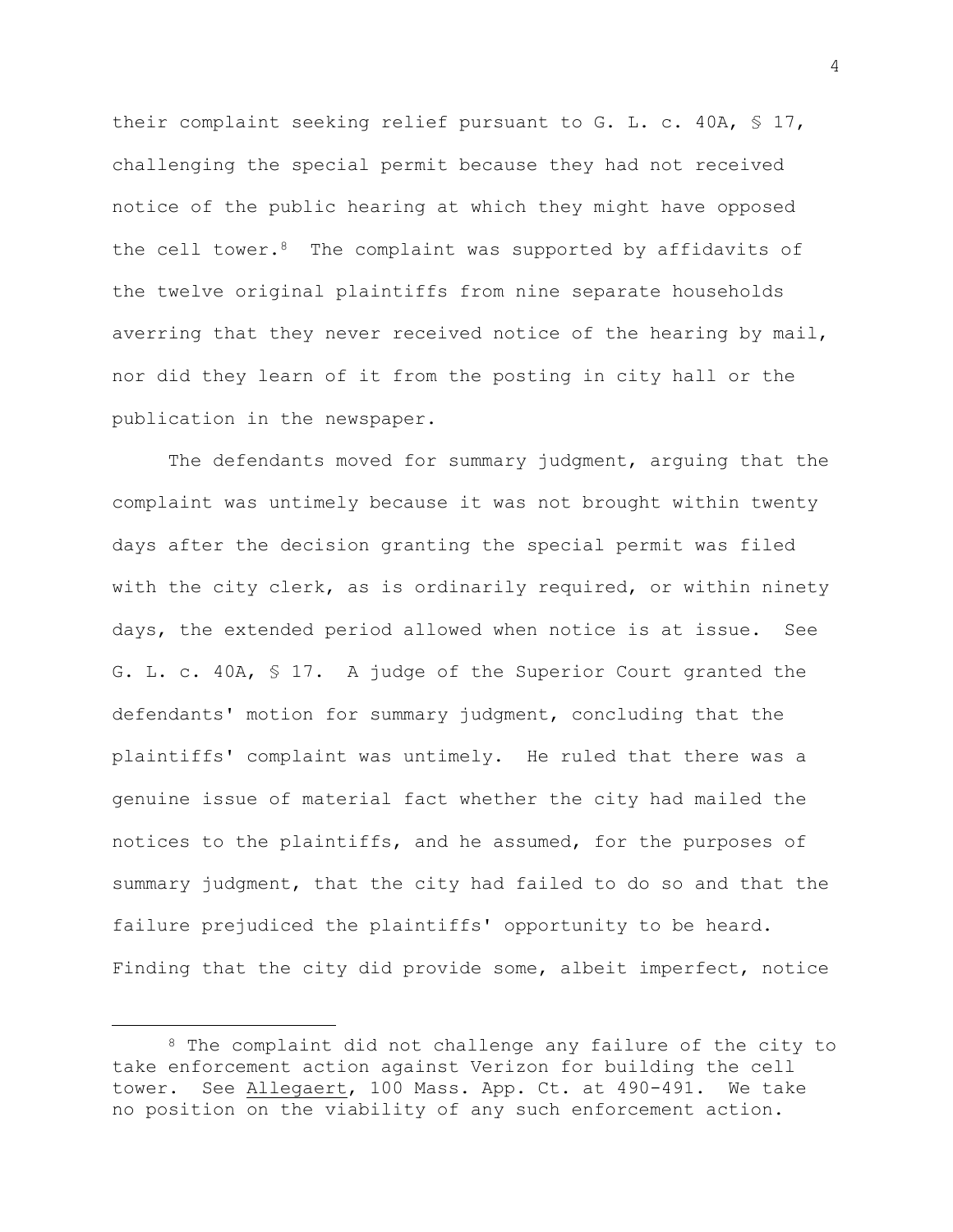by posting in city hall and publication in the newspaper, the judge interpreted § 17 to mean that the plaintiffs were required to bring this case within ninety days of the filing of the decision in the clerk's office. This appeal ensued.<sup>9</sup>

Discussion. We review de novo a decision granting summary judgment, viewing the evidence "in the light most favorable to the party against whom summary judgment was entered." Conservation Comm'n of Norton v. Pesa, 488 Mass. 325, 330 (2021). See Cellco Partnership v. Peabody, 98 Mass. App. Ct. 496, 500 (2020).

Here, the record on summary judgment established, as the judge found, that the city did provide notice of the public hearing on the special permit by two of the three required methods: by posting the notice in city hall and publishing it in the newspaper.<sup>10</sup> For purposes of summary judgment, we accept the plaintiffs' allegations as true, and we assume that they did

<sup>9</sup> We acknowledge the amicus brief filed on behalf of Tricia Farley-Bouvier; Peter T. White; Kevin J. Morandi; Earl G. Persip, III; Christopher Connell; Karen M. Kalinowsky; John M. Krol, Jr.; Cecilia Doucette; Alliance for Microwave Radiation Accountability, Inc.; Wired Broadband, Inc.; and twenty-nine Pittsfield residents.

<sup>&</sup>lt;sup>10</sup> This case was decided on summary judgment; in contrast, both Allegaert, 100 Mass. App. Ct. at 484, 490, and Kramer v. Zoning Bd. of Appeals of Somerville, 65 Mass. App. Ct. 186, 195- 196 (2005), were decided on motions to dismiss. In both those cases we remanded for further factual determinations as to the sufficiency of notice by posting or publication.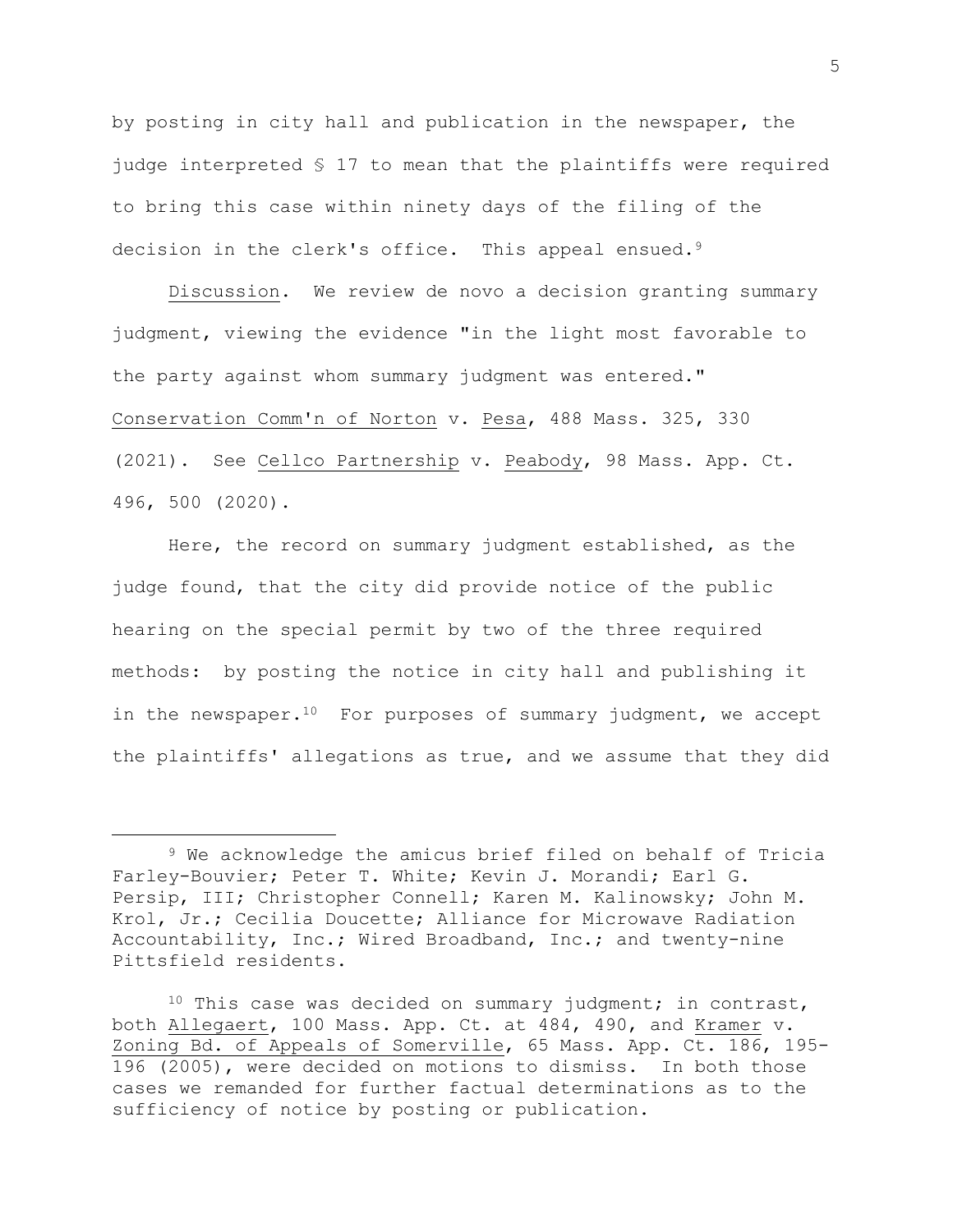not receive by mail any notice of the hearing. See Allegaert, 100 Mass. App. Ct. at 489. Indeed, the "sheer number" of abutters -- twelve -- who averred that they did not receive the mailed notices provided "an adequate basis to infer," at least at the summary judgment stage, that the notices were not mailed. Id. (complaint alleged that eleven plaintiffs did not receive notice). The sole issue before us, then, is whether the lack of notice by mail to the plaintiffs tolls the limitation period for appealing from a decision granting a special permit.

We start with the language of the statute, which is "the principal source of the insight into legislative purpose." Kramer v. Zoning Bd. of Appeals of Somerville, 65 Mass. App. Ct. 186, 192 (2005), quoting Adoption of Marlene, 443 Mass. 494, 497 (2005). The opportunity for interested persons to be heard at a public hearing on the special permit is a "critical feature of the statutory zoning scheme." Kramer, supra. It "provides an 'opportunity for interested persons to appear and express their views pro and con.'" Id. at 190, quoting Milton Commons Assocs. v. Board of Appeals of Milton, 14 Mass. App. Ct. 111, 114-115 (1982). As mentioned above, G. L. c. 40A, § 11, required the board to provide notice to the plaintiffs of the public hearing on the special permit in three ways: by publication for two successive weeks in "a newspaper of general circulation in the city"; by posting for at least fourteen days "in a conspicuous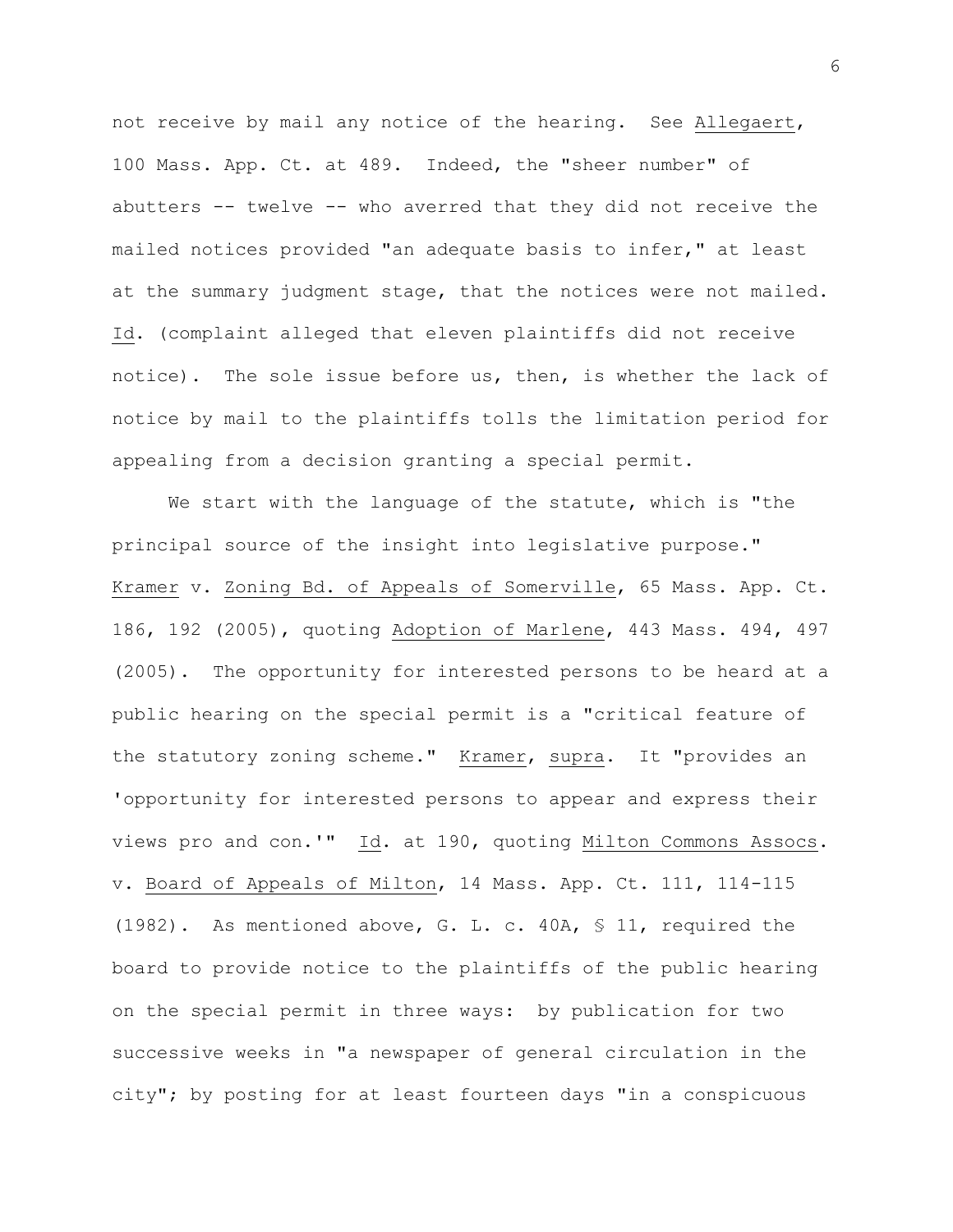place in the city  $\ldots$  hall"; and by mail to the plaintiffs, who as abutters were "parties in interest." That provision of notice was required to be performed by the board or its agent, and that task could not be delegated to the applicant for the special permit. See Kramer, supra. As to the mailed notice, § 11 required only that it "be sent by mail, postage prepaid," and did not require proof that the notice was received by any abutter. See Allegaert, 100 Mass. App. Ct. at 489.

The mechanism for appeal from a decision on a special permit is set forth in G. L. c. 40A, § 17, which we must construe here. It requires that a person aggrieved by a decision on an application for special permit must bring an action "within twenty days after the decision has been filed in the office of the city or town clerk." Section 17 continues:

"The foregoing remedy shall be exclusive, notwithstanding any defect of procedure or of notice other than notice by publication, mailing or posting as required by this chapter, and the validity of any action shall not be questioned for matters relating to defects in procedure or of notice in any other proceedings except with respect to such publication, mailing or posting and then only by a proceeding commenced within ninety days after the decision has been filed in the office of the city or town clerk . . ." (emphasis added).

Thus, if an aggrieved person seeks to invalidate a board's decision because of a "defect[] in  $\ldots$  notice" by "publication, mailing[,] or posting," the Legislature has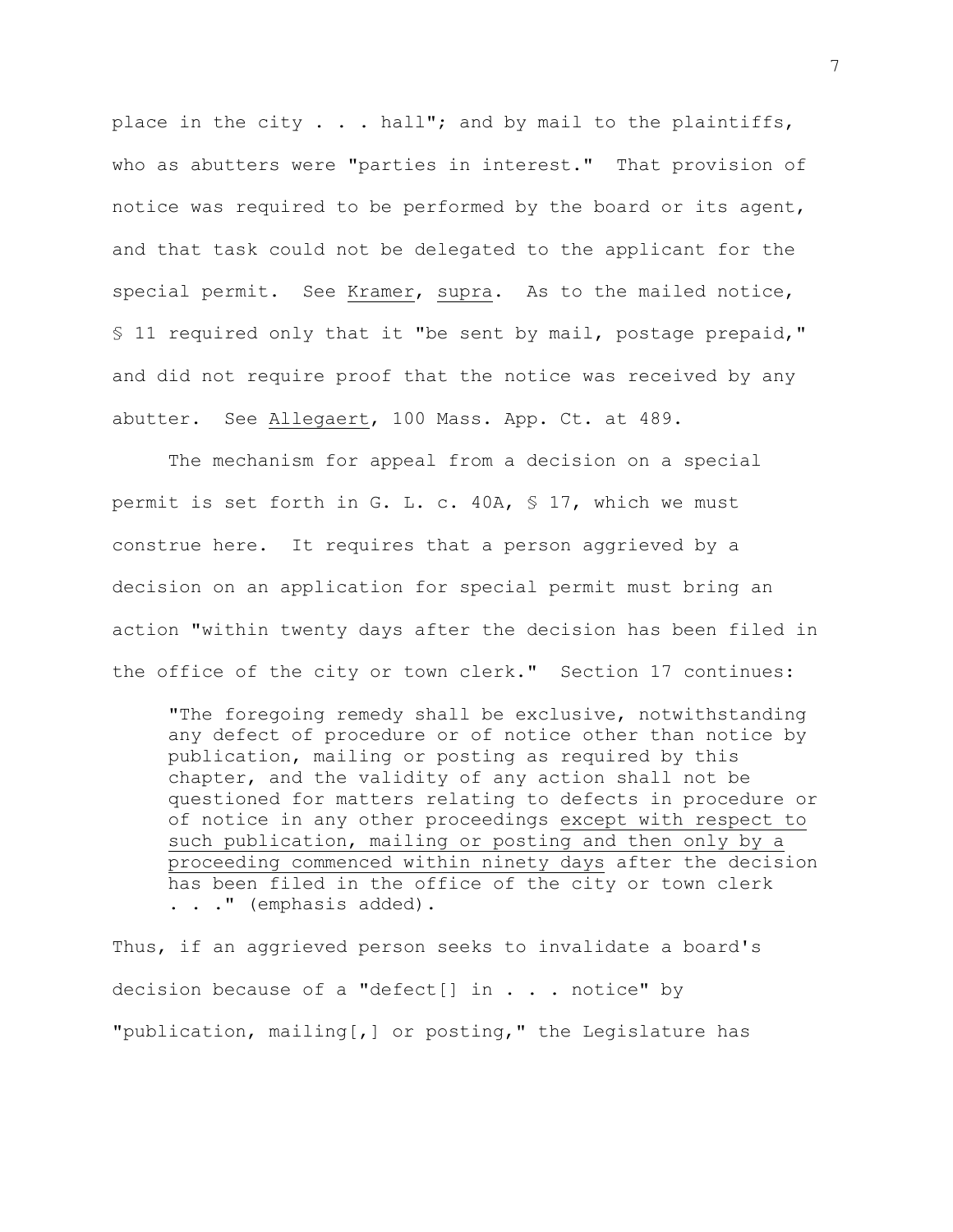extended the time limit for filing a complaint from twenty days to ninety days. See Allegaert, 100 Mass. App. Ct. at 487-488.

As the judge noted, by using the disjunctive "or" in the phrase "publication, mailing[,] or posting," the Legislature signified that it meant for the ninety-day deadline of § 17 to apply to cases like this one, where notice was accomplished by fewer than all three methods. Moreover, if the Legislature had wanted to require actual notice to abutters, it could have written G. L. c. 40A, § 17, to require the board to transmit the notices to them by registered or certified mail, or by hand delivery. Indeed, elsewhere in § 17, the Legislature did just that when it required that service of a complaint appealing from a decision on a special permit be made on the defendants "by delivery or certified mail." Many other statutes affecting persons' interests in property require notice by certified or registered mail.<sup>11</sup> Or, as the judge pointed out, the Legislature could have written § 17 so that the appeal period commenced with the plaintiffs' receipt of the notice of the board's decision on the special permit application. See, e.g., G. L. c. 30A, § 14

8

<sup>&</sup>lt;sup>11</sup> See, e.g., G. L. c.  $60, 66$  (notice to persons who may be interested in tax title foreclosure by registered mail, return receipt required); G. L. c. 61B, §§ 8-9, 14 (notice to landowner of public hearing on intent to convert land to other uses by certified mail); G. L. c. 131, § 40A (before issuing orders to protect inland wetlands, Commissioner of Environmental Protection must give notice of public hearing by certified mail to each assessed owner).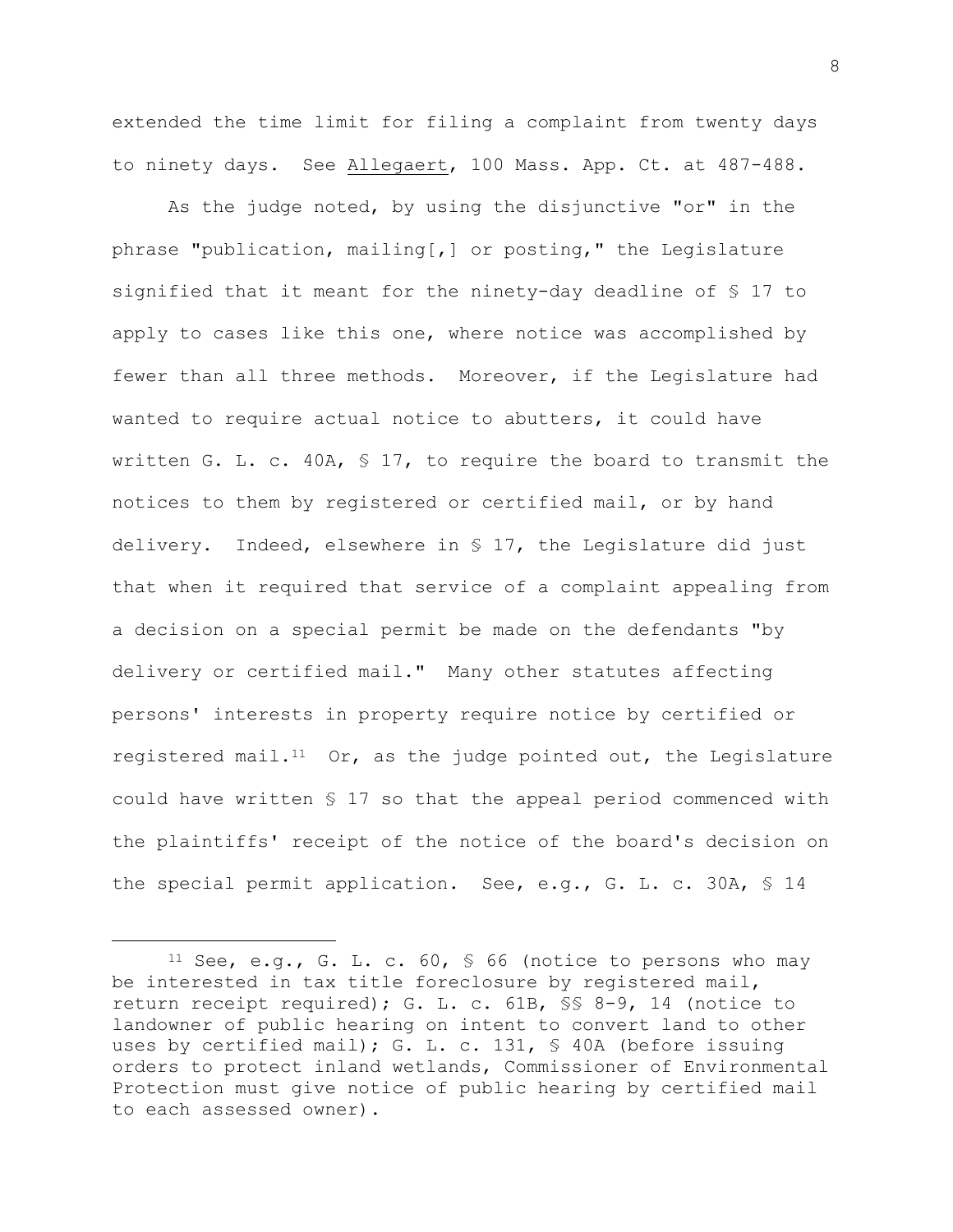(action for judicial review of administrative agency commenced "within thirty days after receipt of notice of the final decision of the agency").

"[T]imely commencement of [an] appeal to [the] Superior Court is 'a requirement [the Supreme Judicial Court] has policed in the strongest way.'" Kramer, 65 Mass. App. Ct. at 194, quoting Cappuccio v. Zoning Bd. of Appeals of Spencer, 398 Mass. 304, 312 (1986). See Allegaert, 100 Mass. App. Ct. at 488. The notice requirements and filing limitations set forth in G. L. c. 40A, § 17, balance the importance of ensuring that interested persons are heard regarding applications for special permits with the need "to promote finality and to preclude attacks indefinitely on decisions which have already been tested in the hearing process." Kramer, supra at 193.

We conclude that in these circumstances, the limitation period should not be tolled. There is no dispute that the city provided notice by two of the three required methods. Where the Legislature established a ninety-day limitation period for interested persons to raise issues as to defects in notice, and there was not a complete absence of notice, the plaintiffs' complaint was untimely, and the judge correctly dismissed the action. "[N]ot all defects in notice, even defects in notice by mail, require a new hearing by the board." Allegaert, 100 Mass. App. Ct. at 489. As noted by the judge, construing G. L.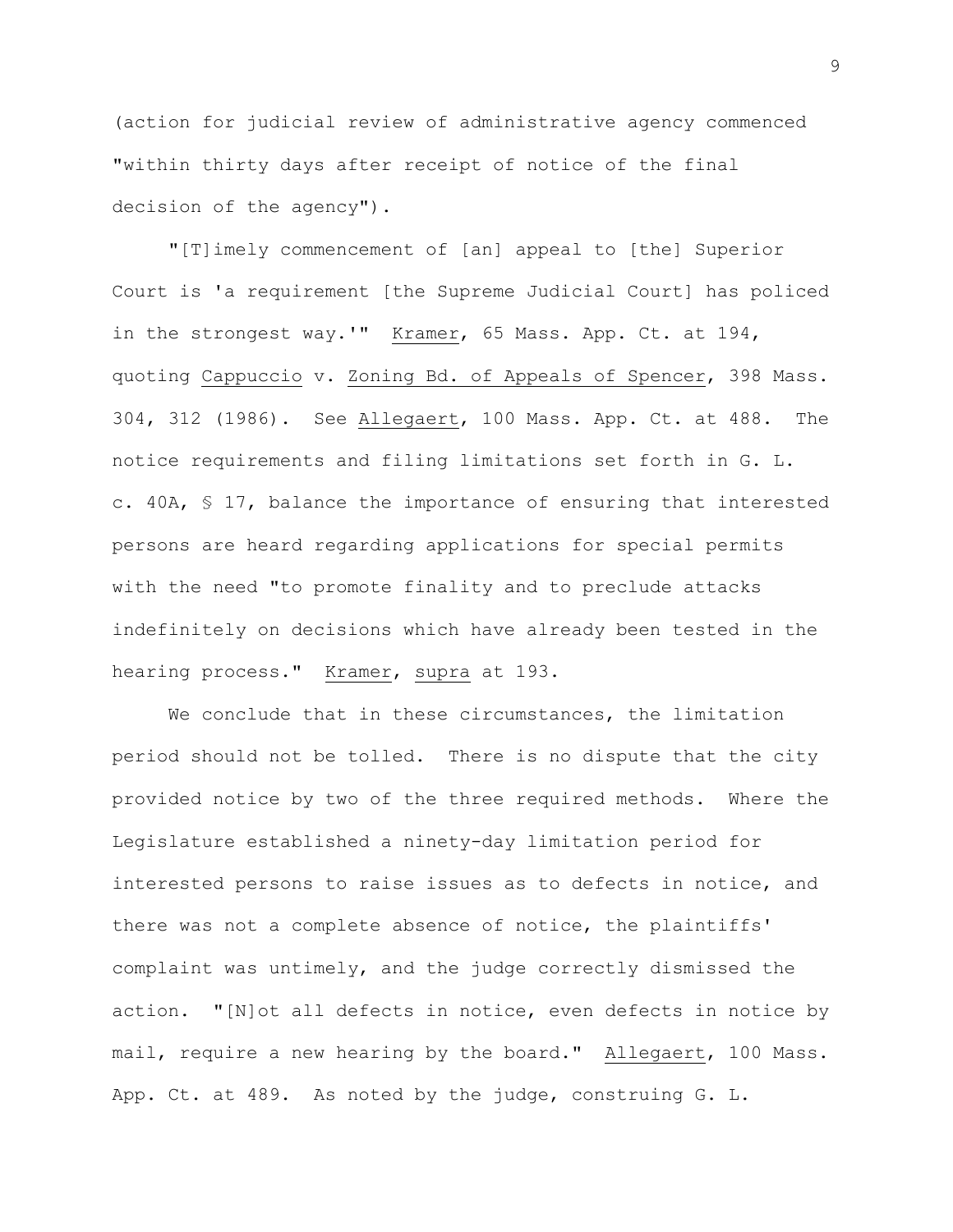c. 40A, § 17, as we do may seem "harsh" to abutters who did not learn of the special permit for the cell tower until more than two years after the board's decision. However, the opposite result would be "harsh" to special permit applicants, who cannot themselves send the notices and likely invest considerable time, effort, and money in proceeding with construction upon a special permit that they presumably had every reason to believe was not contested beyond what was already said at the public hearing.

The plaintiffs argue that their receipt of the mailed notices was necessary to satisfy due process, and that notice only by publication and posting was insufficient because they had no reason to check the newspaper or look for a posting at city hall. The argument is unavailing. The Legislature set forth in G. L. c. 40A, §§ 11, 15, and 17, what notice was necessary. Cf. Andover v. State Fin. Servs., Inc., 432 Mass. 571, 574-575 (2000) (town's mailing of foreclosure petition by certified mail as required by G. L. c. 60, § 66, satisfied due process regardless of whether it was received). The plaintiffs have made no reasoned argument that due process requires a limitation period that exceeds ninety days.

The plaintiffs also contend that the result we reach effectively nullifies the notice by mail requirement of G. L. c. 40A, § 11, because a failure to comply with it would have no consequences as long as abutters remain unaware of the decision

10